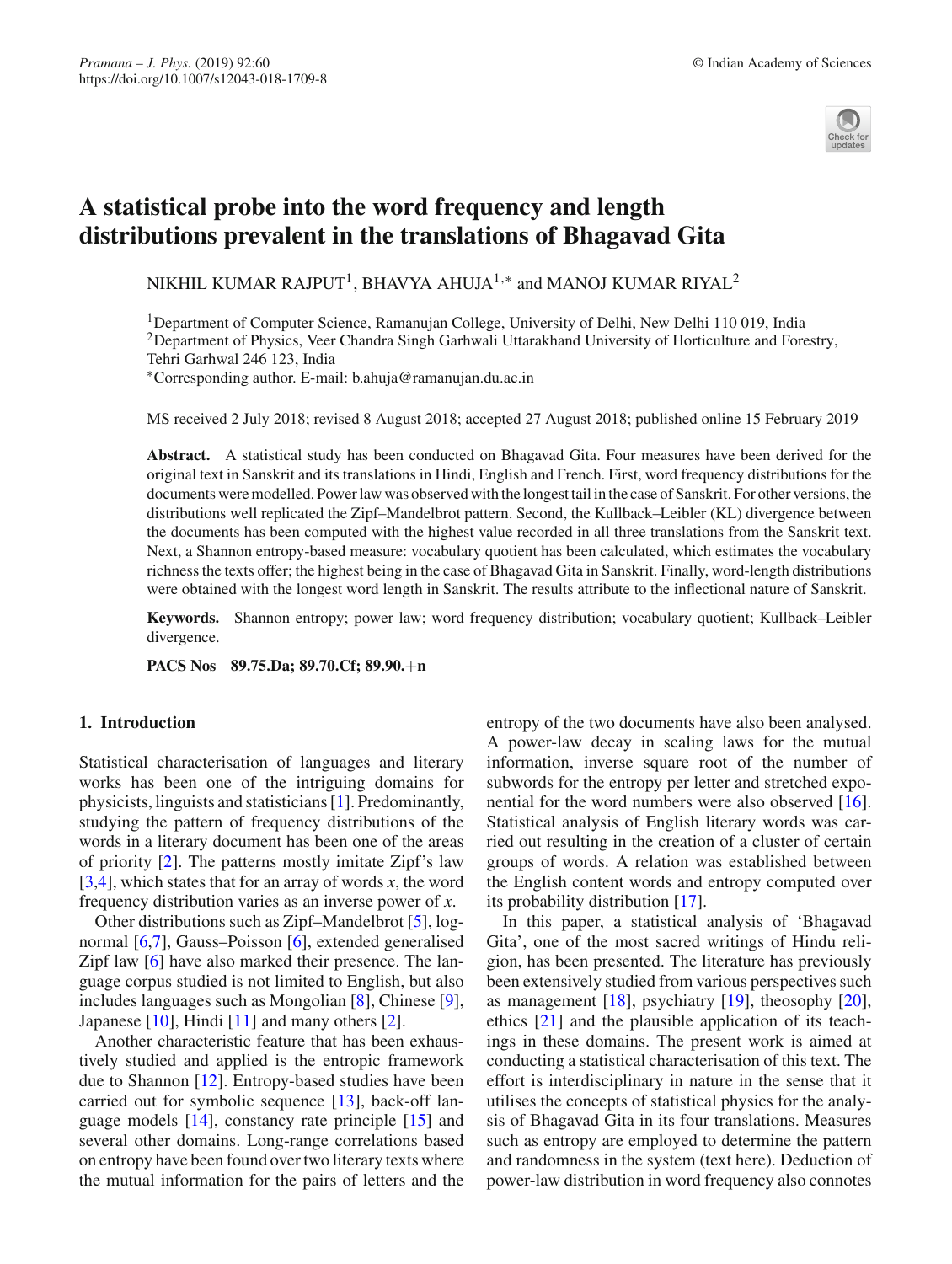

<span id="page-1-0"></span>**Figure 1.** Word frequency distributions (log–log scale).

the statistical patterns in the text. The corpus for the study comprises four versions of the text written in the Indo–European family of languages: Sanskrit, Hindi, French and English. The documents have been obtained from [\[22\]](#page-5-21) for Sanskrit and Hindi, [\[23](#page-5-22)] for French and [\[24](#page-5-23)] for English.

## **2. A statistical study**

### 2.1 *Modelling the word frequency distribution*

Statistical models have been deduced for various literatures and scriptures. For instance, Zipf's law was deployed to model word frequencies in Holy Bible translations for 100 live languages by Mehri and Jamaati which produced a Zipf exponent in the range (0.765– 1.442) [\[25\]](#page-5-24). The fit of Zipf's law was shown to perform poorly as compared to a number of Pareto-type distributions [\[26\]](#page-5-25).

The word frequency of the 'Bhagavad Gita' texts in four different languages has been analysed in the present work. Figure [1](#page-1-0) depicts the word frequency distributions (on a log–log scale) for the four versions. The curves can be seen to replicate the power-law pattern with the longest tail in the case of Sanskrit version of Bhagavad Gita which can be attributed to its higher number of unique words. The curves representing French, English and Hindi are closer compared to Sanskrit and follow similar pattern of descent as is recorded by the value of Kullback–Leibler (KL) divergence (discussed in the succeeding subsection).

The probability distribution of word frequencies for the four documents has been modelled using four distributions, namely Zipf, Zipf–Mandelbrot [\[5\]](#page-5-4), Pareto [\[27\]](#page-5-26) and lognormal  $[6,7]$  $[6,7]$  $[6,7]$ .

Mathematically, Zipf's law can be defined as  $p(x) =$  $a/x^b$ , where *a* denotes the normalising constant and *b* is the Zipf exponent. *a* and *b* can be computed empirically for a particular document. Zipf–Mandelbrot as a variation of Zipf's law shows relatively better fit for lower rank values because of the presence of more functional words [\[28](#page-5-27)] which can be captured by introducing a new parameter *c* and takes the form

$$
p(x) = \frac{a}{(1+cx)^b}.\tag{1}
$$

For comparative analysis, two more distributions have been considered which are Pareto and lognormal distributions. Mathematical form of Pareto distribution in terms of shape parameter *a* and scale parameter *b* can be defined as

$$
p(x) = \frac{ab^a}{x^{a+1}}, \quad x \ge b \tag{2}
$$

and the lognormal distribution with mean  $\mu$  and standard deviation  $\sigma$  as

$$
p(x) = \frac{1}{\sigma \sqrt{(2\pi x)}} \exp \frac{(-\log(x) - \mu)^2}{2\sigma^2}, \quad x > 0.
$$
 (3)

The results for the same have been given in table [1.](#page-2-0) To validate the goodness of fit for each, sum of squared errors (SSE),  $R^2$  and root mean square errors (RMSE) have been calculated. It was seen that Zipf–Mandelbrot provided the best fit with the lowest values for SSE and RMSE in the case of English, French and Hindi. Also, the value of  $R^2$  obtained was close to 1. In the case of Sanskrit, Zipf model provided the best fit for the data. The value of Zipf's exponent obtained in the four cases was 0.777 for English, 0.754 for French, 0.732 for Hindi and 0.768 for Sanskrit and for Zipf–Mandelbrot, the exponent obtained is close to 1 for English, French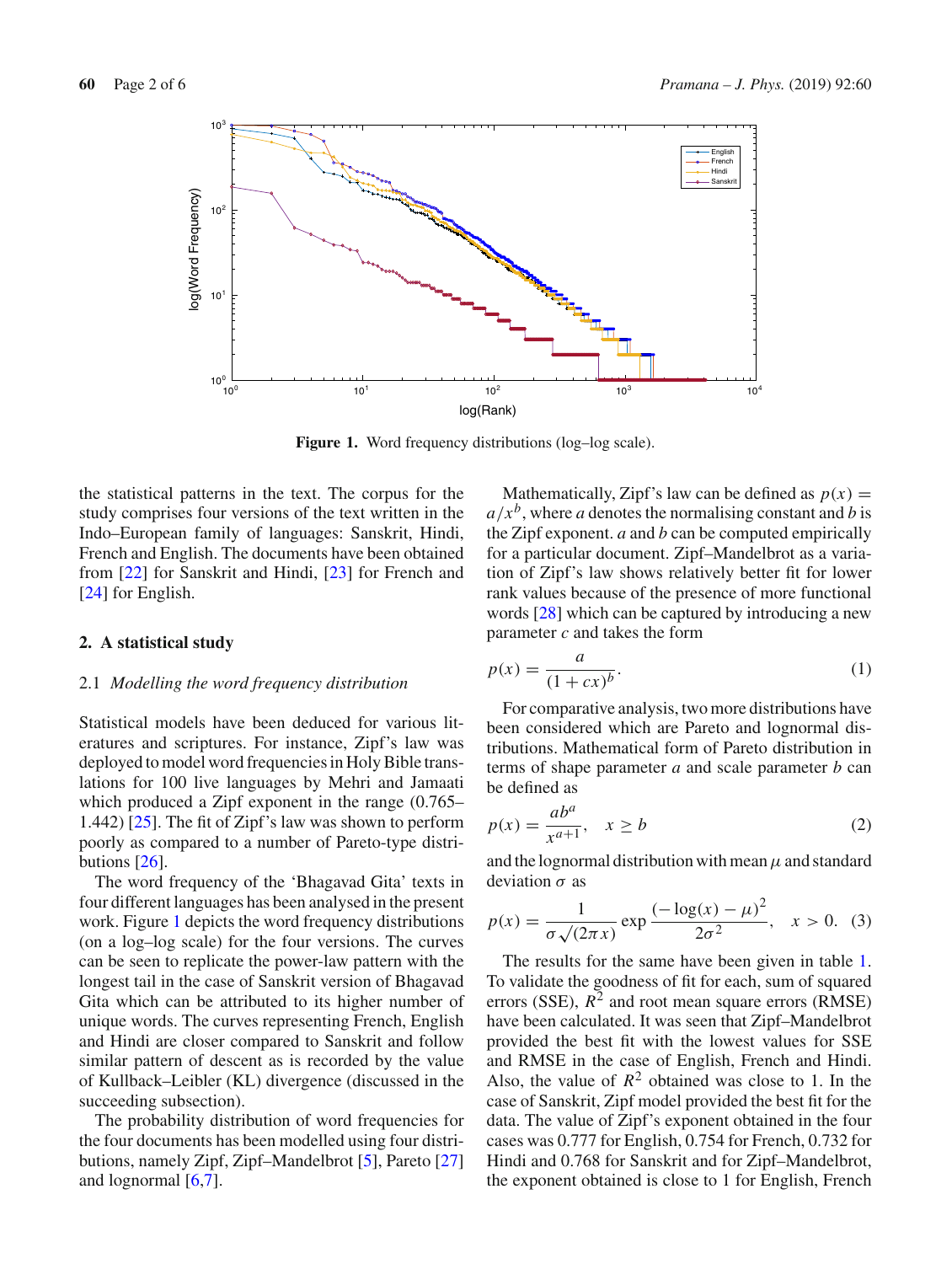<span id="page-2-0"></span>**Table 1.** Results for modelling of word frequency probability distribution.

|                 | Parameters                           | <b>SSE</b>   | $R^2$      | <b>RMSE</b> |
|-----------------|--------------------------------------|--------------|------------|-------------|
| English         |                                      |              |            |             |
| Zipf's Law      | $a = 0.05687, b = 0.7766$            | 0.0003849    | 0.9511     | 0.0003363   |
| Zipf-Mandelbrot | $a = 0.08524, b = 0.9747, c = 0.704$ | 0.0001807    | 0.977      | 0.0002304   |
| Pareto          | $a = 0.03793, b = 1.945 \times 10^6$ | 0.001233     | 0.8433     | 0.0006018   |
| Lognormal       | $\mu = -5.107$ , $\sigma = 1.989$    | 0.0003315    | 0.9579     | 0.0003121   |
| French          |                                      |              |            |             |
| Zipf's Law      | $a = 0.05725, b = 0.7537$            | 0.0008241    | 0.9075     | 0.0004795   |
| Zipf-Mandelbrot | $a = 0.062, b = 1.153, c = 0.2741$   | 0.0001883    | 0.9789     | 0.0002292   |
| Pareto          | $a = 0.03771, b = 3.087 \times 10^6$ | 0.002115     | 0.7628     | 0.0007681   |
| Lognormal       | $\mu = -5.232, \sigma = 2.045$       | 0.0002417    | 0.9729     | 0.0002597   |
| Hindi           |                                      |              |            |             |
| Zipf's Law      | $a = 0.05273, b = 0.7322$            | 0.0005364    | 0.9305     | 0.0004345   |
| Zipf-Mandelbrot | $a = 0.05428, b = 1.073, c = 0.2747$ | $5.29E - 05$ | 0.9931     | 0.0001365   |
| Pareto          | $a = 0.03658, b = 1.751 \times 10^6$ | 0.001879     | 0.7566     | 0.0008131   |
| Lognormal       | $\mu = 0.4694$ , $\sigma = 0.0119$   | 0.008071     | $-0.04555$ | 0.001685    |
| Sanskrit        |                                      |              |            |             |
| Zipf's Law      | $a = 0.02922, b = 0.7679$            | $9.96E - 05$ | 0.9492     | 0.0001548   |
| Zipf-Mandelbrot | $a = 6.014, b = 0.7682, c = 1026$    | $9.96E - 05$ | 0.9491     | 0.0001548   |
| Pareto          | $a = 0.03161, b = 15.53$             | 0.0002731    | 0.8606     | 0.0002563   |
| Lognormal       | $\mu = -5.552, \sigma = 1.993$       | 0.0002798    | 0.8572     | 0.0002594   |

and Hindi. In the case of Hindi, a negative value of  $R^2$ for lognormal shows that the fit was very poor.

<span id="page-2-1"></span>**Table 2.** KL divergence for each pair of languages.

| 2.1.1 KL divergence among the four versions. The              |  |
|---------------------------------------------------------------|--|
| KL divergence [29,30] gives an asymmetric quantitative        |  |
| measure for the distance between two distributions. For       |  |
| probability distributions $p_1$ and $p_2$ , the KL divergence |  |
| $D_{\text{KL}}$ is given by                                   |  |

$$
D_{\text{KL}}(p_1 \| p_2) = \sum_{i} p_1(i) \ln \frac{p_1(i)}{p_2(i)}.
$$
 (4)

The KL divergence has been computed between the probability distributions derived for the four versions. Table [2](#page-2-1) presents the results obtained for the KL divergence obtained for each pair of languages.

The entries in the last column record the KL divergence of the Sanskrit word frequency distribution from English, French and Hindi which are 0.1638, 0.1913 and 0.2044, respectively. It may be pointed out that these values are larger compared to the KL divergence between English and French; English and Hindi; and French and Hindi.

## 2.2 *Vocabulary quotient*

Vocabulary quotient, a measure used to determine the randomness in the text which is related to the uniqueness in terms of the words used, has been calculated

|          | English  | French | Hindi     | Sanskrit |
|----------|----------|--------|-----------|----------|
| English  | $\theta$ | 0.0071 | $-0.0044$ | 0.1638   |
| French   | 0.0060   |        | $-0.0082$ | 0.1913   |
| Hindi    | 0.0211   | 0.0191 | $\theta$  | 0.2044   |
| Sanskrit | 0.0088   | 0.0358 | 0.0172    | $\theta$ |

for the documents in the four languages. For computing the entropy, the technique described in [\[31\]](#page-5-30) is used and further the vocabulary quotient has been derived. To briefly summarise the technique, frequency of each word used in the document is calculated and its probability of occurrence is determined. Using this probability, the Shannon entropy given by

$$
S = -\sum p_i \log p_i \tag{5}
$$

is computed and the vocabulary quotient is obtained by normalising the entropy value over the maximum possible entropy. The maximum possible entropy was computed as

$$
S_{\text{max}} = -\log(1/n) \tag{6}
$$

which represents the maximum entropy value that a document can have, given *n* number of words [\[31\]](#page-5-30).

Table [3](#page-3-0) presents the results obtained for the vocabulary quotient in each document. The column entitled number of words gives the count of total number of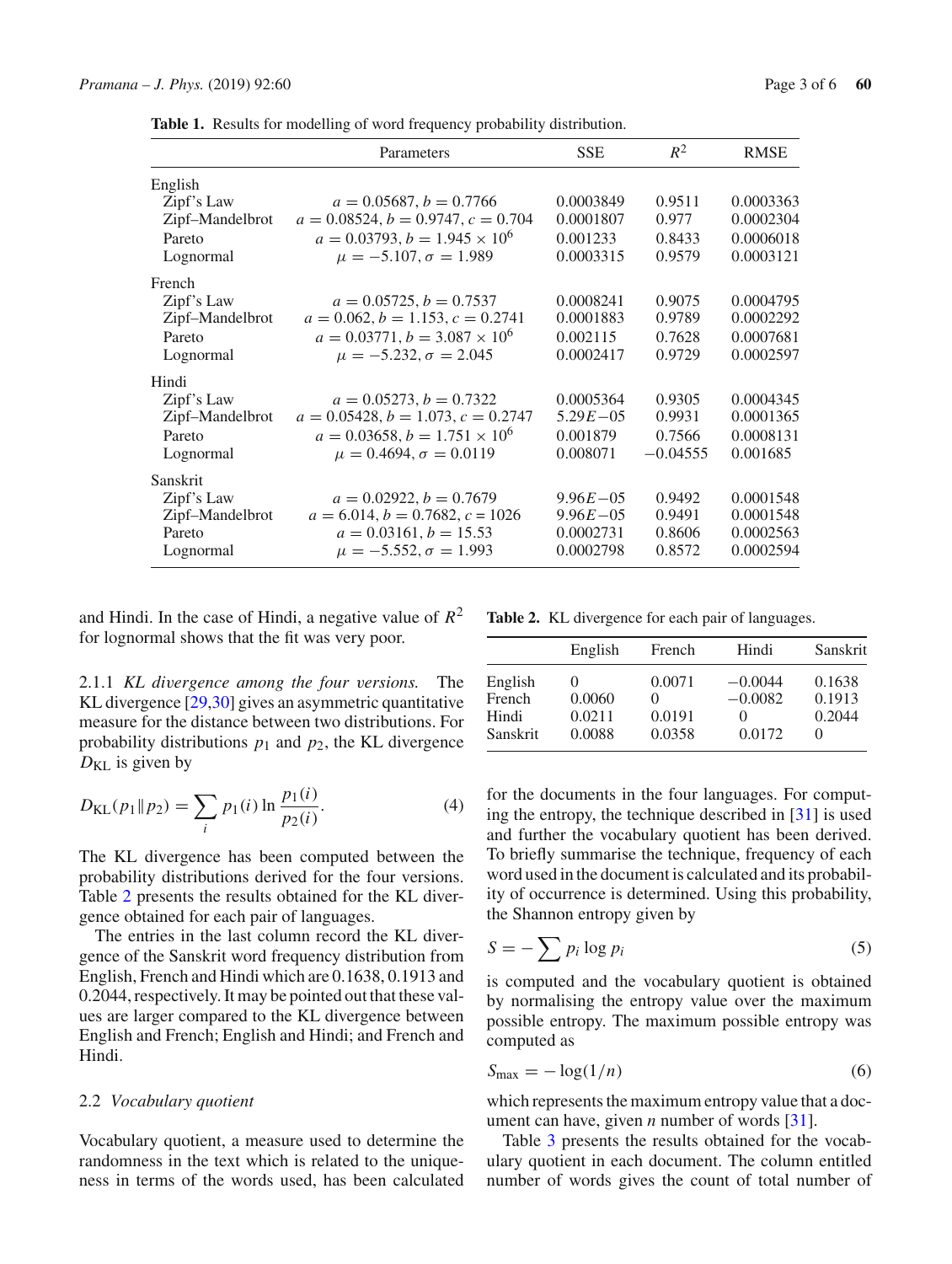| Language | Number   | Maximum | Document | Vocabulary |
|----------|----------|---------|----------|------------|
|          | of words | entropy | entropy  | quotient   |
| English  | 18976    | 4.2782  | 2.8137   | 0.6576     |
| Hindi    | 18680    | 4.2713  | 2.7066   | 0.6336     |
| French   | 23623    | 4.3733  | 2.7341   | 0.6251     |
| Sanskrit | 6458     | 3.8100  | 3.3732   | 0.8853     |

<span id="page-3-0"></span>**Table 3.** Entropy analysis and vocabulary quotient of Bhagavad Gita in four languages.

words in the document. The maximum possible entropy and the entropy of the document computed using the technique prescribed in [\[31\]](#page-5-30) are recorded in columns 3 and 4, respectively. It can be observed that the maximum document entropy and the highest vocabulary quotient are obtained in the case of the Sanskrit version of the text and may be attributed to the higher number of unique words used in the document. Also, it was seen that there was an extreme usage of fusion words that are formed by the combination of multiple words in Sanskrit. This characteristic was found much more frequently in Sanskrit than in Hindi, English and French which contributes to the vivacity of the document.

# 2.3 *Word-length distribution*

Word length in a language has been one of the factors in equipping oneself with a new language. Also, it is a marker of the utilisation of the alphabet set of a language and features such as compositions and fusions.

The distributions demonstrated by the word length have been studied by various researchers. The typical pattern has been reported to be Poisson and Ord distribution [\[32\]](#page-5-31). A study of word-length distribution on



<span id="page-3-1"></span>**Figure 2.** Probability distribution of word lengths in English.



**Figure 3.** Probability distribution of word lengths in Hindi.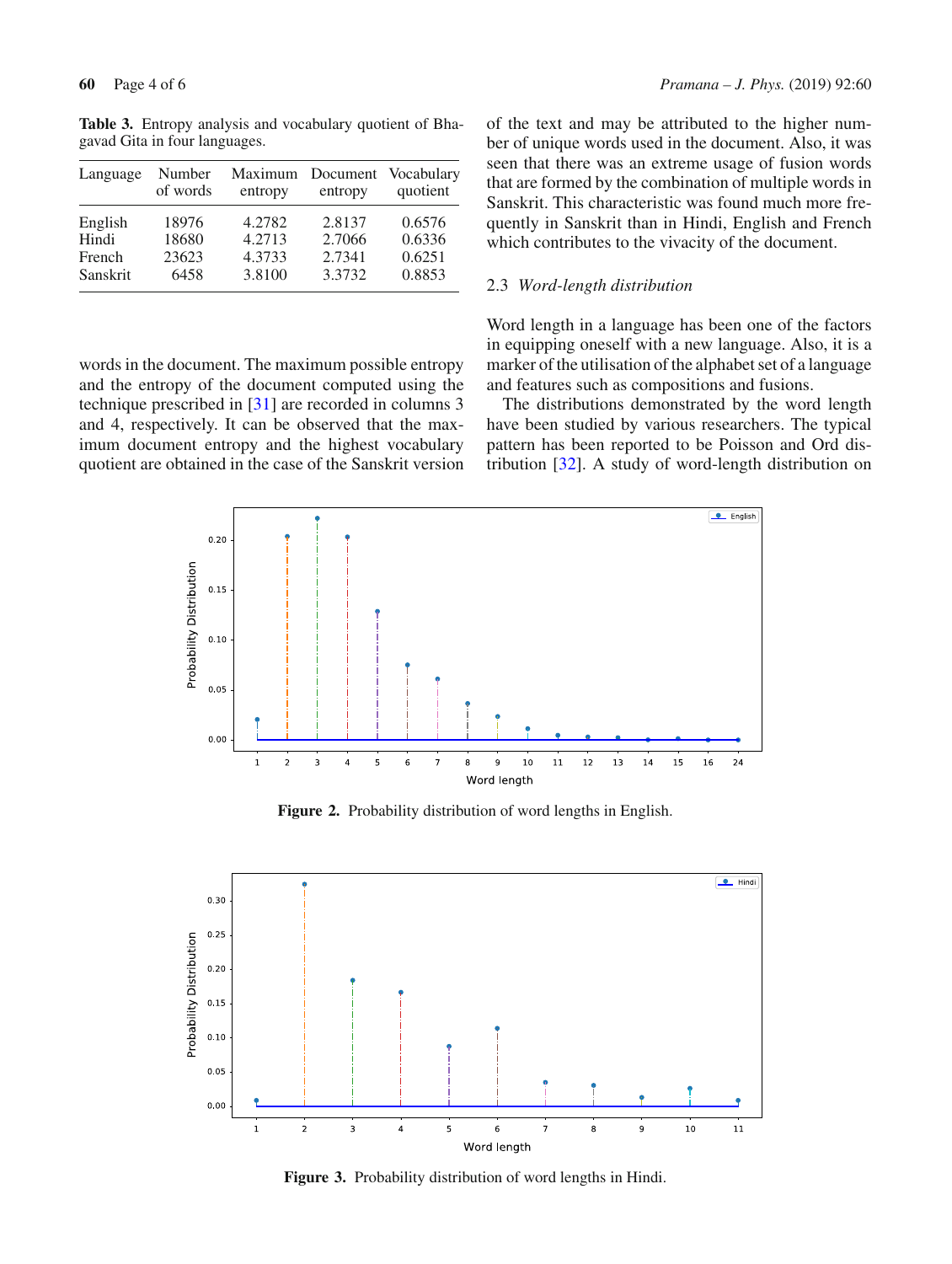

**Figure 4.** Probability distribution of word lengths in French.



<span id="page-4-0"></span>**Figure 5.** Probability distribution of word lengths in Sanskrit.

Shakespeare's and Bacon's works was carried out [\[33](#page-5-32)]. A variant of gamma distribution has been observed in English, Swedish and German language word-length distributions [\[34\]](#page-5-33). Word lengths in the Sanskrit version of Bhagavad Gita were found to have typically larger size in comparison to English, Hindi and French versions. The distributions have been depicted in figures [2–](#page-3-1)[5.](#page-4-0) The highest word length, 54, was reported in the case of Sanskrit while in English it is 24. This highlights the immense presence of fusion in the Sanskrit version of Bhagavad Gita. The most frequent word length in Sanskrit is one due to the maximum occurrence of functional words like  $\overline{a}$  and  $\overline{a}$ .

#### **3. Conclusion**

A statistical characterisation of the Bhagavad Gita text has been performed in four languages: English, French,

Hindi and Sanskrit. The study has been conducted in four dimensions: building a statistical model based on word frequency distribution, KL divergence between the word frequency distributions of the documents, vocabulary quotient and word-length distributions. The probability distribution of the word frequency was modelled using the Zipf, Zipf–Mandelbrot, Pareto and lognormal distributions. The texts in Hindi, French and English produced a plot that followed the Zipf–Mandelbrot pattern with exponents close to 1. In the case of Sanskrit, the Zipf model fitted better with an exponent of 0.7679. Next, the KL divergence has been computed between the distributions and higher values of KL divergence reflected that there was an immense difference between the probability distribution of Sanskrit and the translated versions. The vocabulary quotients have also been obtained and ranged from 0.6251 to 0.8853 with the highest value for Sanskrit which is an indicator of more